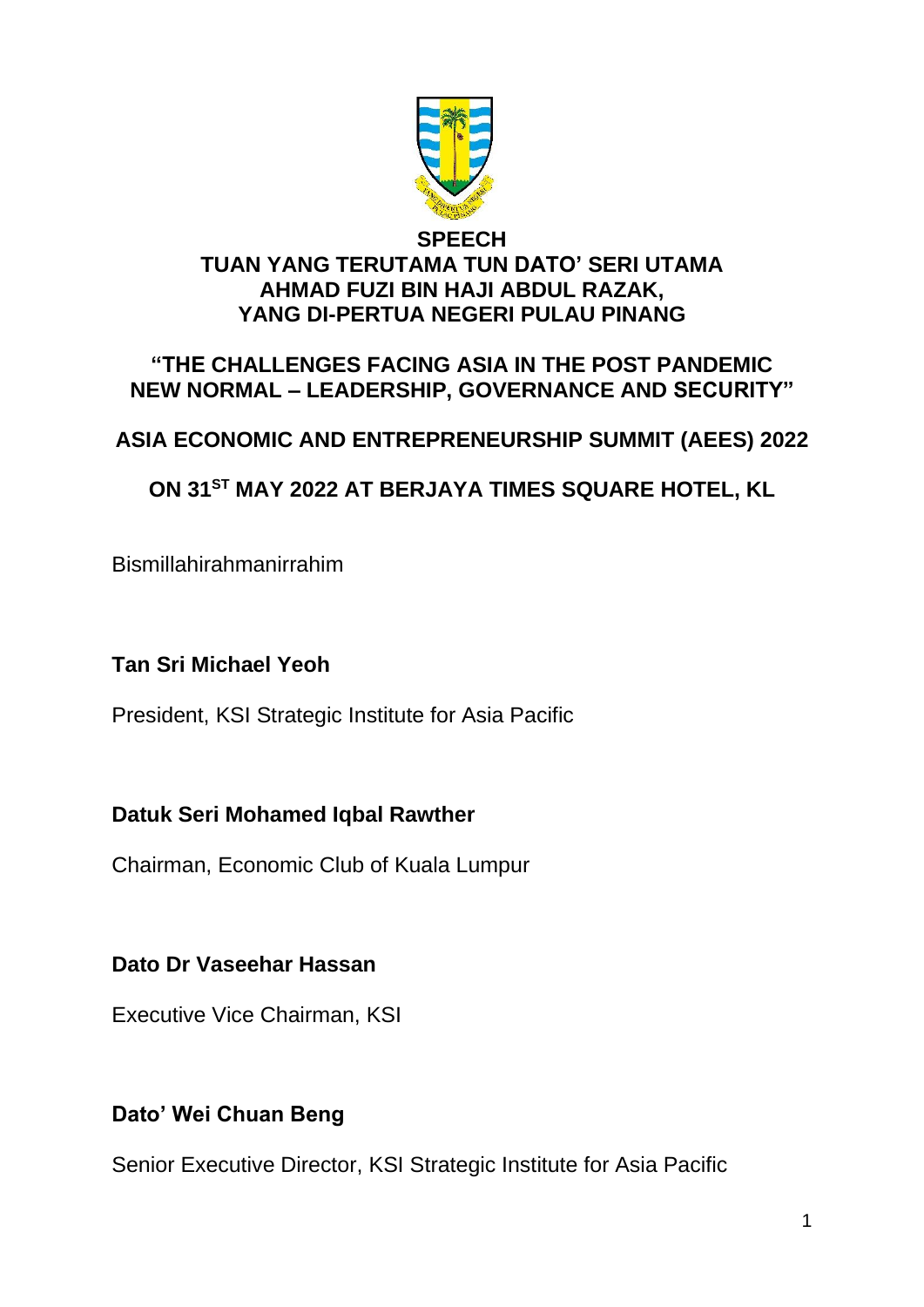## **His Excellency Milan Hupcej**

Ambassador of the Czech Republic to Malaysia

**Her Excellency Mrs Nineta Barbaulescu**

Ambassador of Romania to Malaysia

## **Mr Albert Oung**

UNESCAP ESBN Green Economy Task Force Chair /

Founder & President, World Green Organisation

## **Ms Deborah Biber**

UNESCAP Digital Economy Task Force Chair,

Chief Executive Blue Moon Advisory and;

former Executive Director Pacific Basin Economic Council (PBEC)

## **Mr David Morris**

Vice President, UN ESCAP Sustainable Business Network

## **Tan Sri Rainer Althoff**

Exco Member The Economic Club of Kuala Lumpur

Excellencies, distinguished speakers, ladies and gentlemen.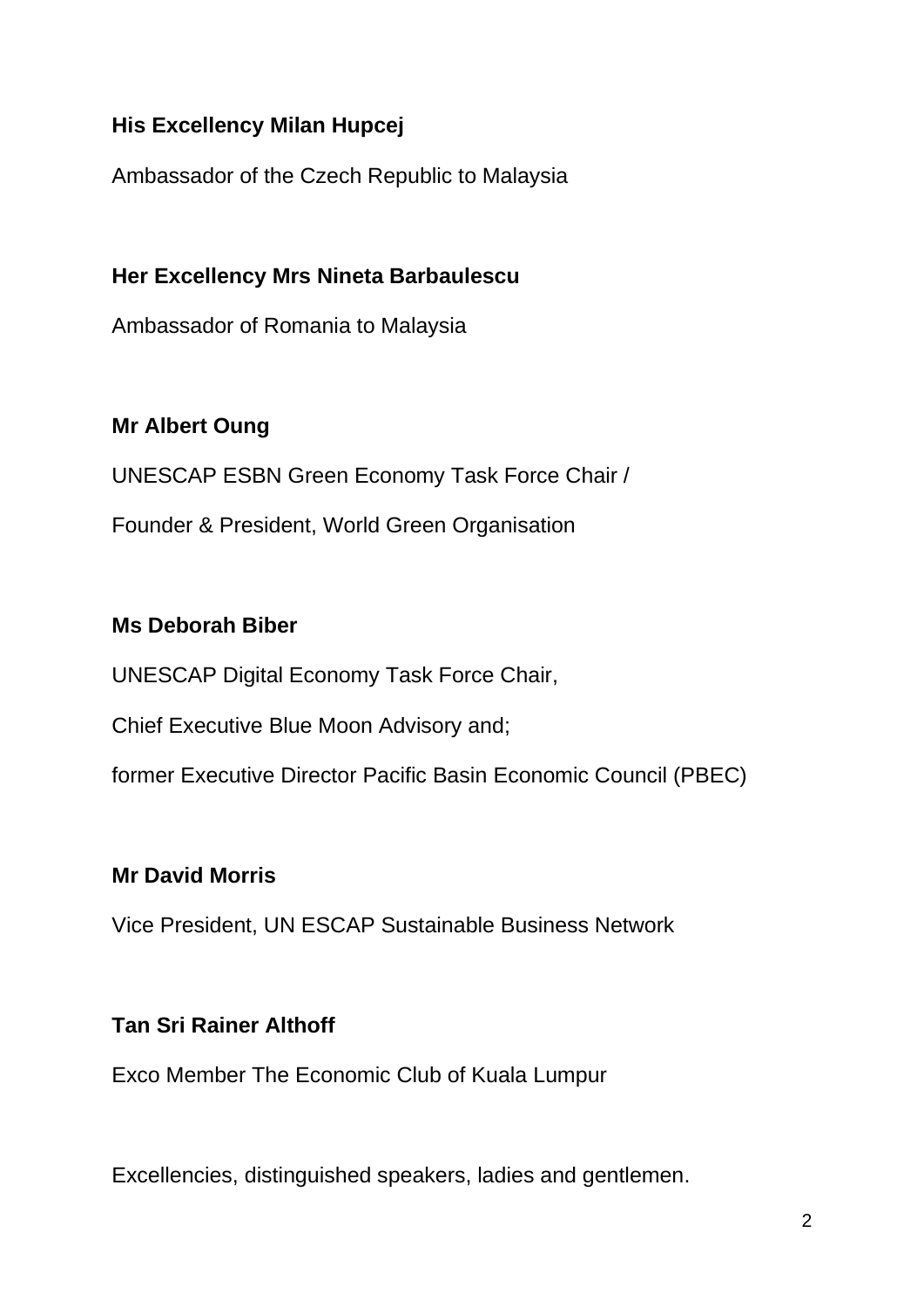Assalamualaikum Warahmatullahi Wabarakatuh,

and a very good morning.

1. It gives me great pleasure to be here today for this Asia Economic and Entrepreneurship Summit 2022.

2. I would like to thank the main organiser, KSI Strategic Institute for Asia Pacific and the co-organisers, for inviting me to speak at this Summit.

3. The Summit's theme of "The Great Reset – Asia Megatrends and Opportunities Post-COVID" is most timely and important as we enter a post-pandemic era.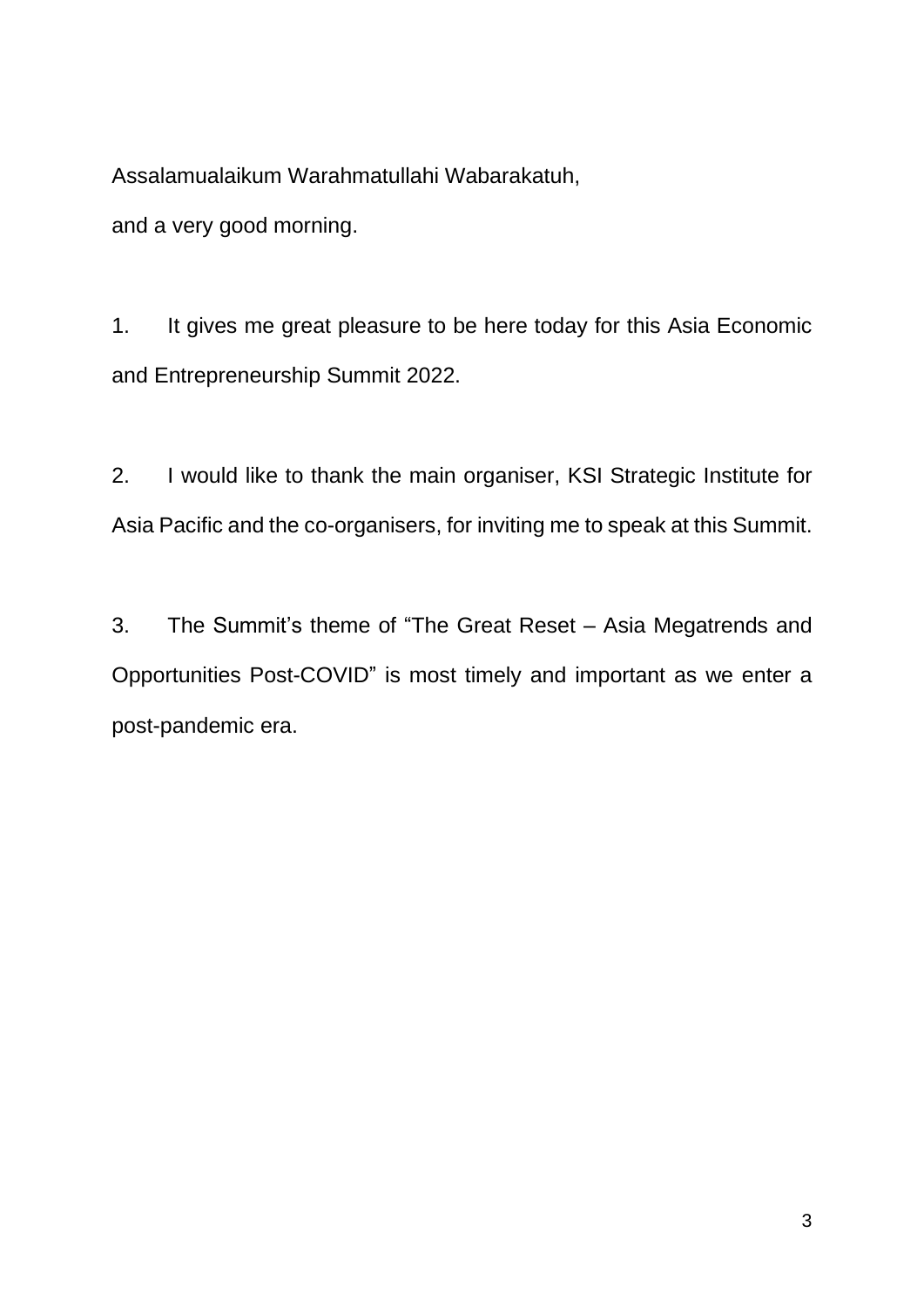Ladies and gentlemen,

4. We are now at an important juncture, as we chart the path forward, where we need to reflect and ask some key questions :

- a. What are the megatrends affecting Asia?
- b. Specifically, how has the pandemic affected the economies in Asia?
- c. How different will life be for governments, businesses, and the people in the next five years as we transition into a post-pandemic era?
- d. To what extent can we go back to business as usual or pre-pandemic times?
- e. What are the opportunities for changes in these fluid times? In other words, how will and should a reset look like?
- f. And for Malaysia in particular, do we have the right leadership to be future ready to meet the challenges ahead?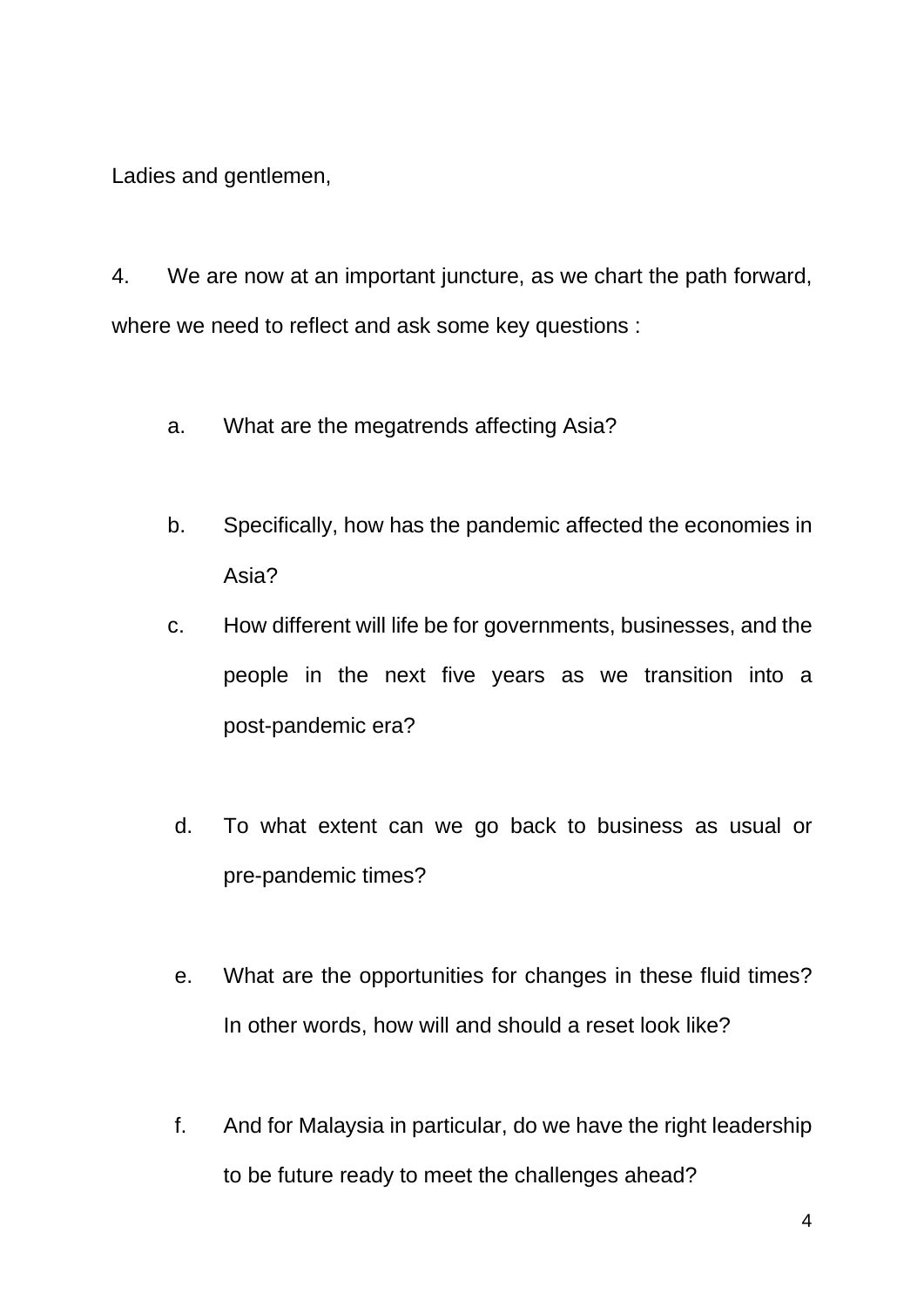5. I will not pretend to have the answers to these difficult yet important questions. I believe this Summit will be a good platform for the panels to explore them in-depth and to provide ideas and recommendations for policymakers and businesses alike. We live in a multistakeholder world where no one organisation or entity, be it government or corporation, has all the answers or can solve the world's most pressing problems like climate change, economic inequality and social polarisation.

Ladies and gentlemen,

6. I have been asked to speak on "The Challenges Facing Asia in the Post Pandemic New Normal: Leadership, Governance and Security."

7. In exploring the challenges faced in the region, I would like to share some thoughts on the megatrends in Asia.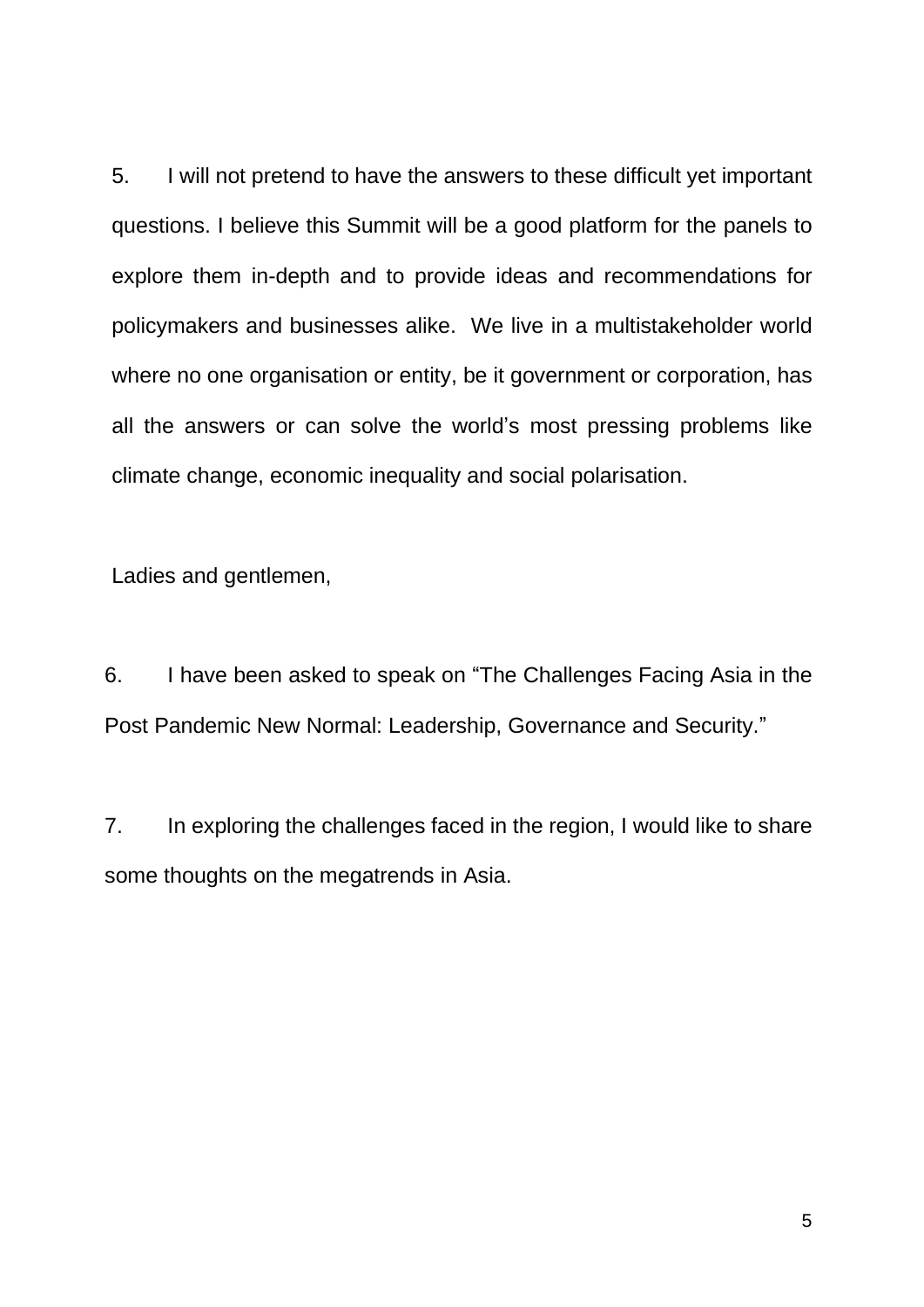#### **FROM MAN TO MACHINE, BOOMER TO ZOOMER, WEST TO ASIA**

8. Megatrends are transformative forces that have a deep and profound impact on everyone. Megatrends do not happen overnight but once set in motion, they will fundamentally reshape the way we live, work, learn and play. We can think of these megatrends as shifts. I believe there are three major shifts happening in Asia that will have a bearing on our economies and societies.

9. The first major shift is the rapid acceleration of technology in everyday use. In only the span of a few years, emerging ABDC technologies such as artificial intelligence, blockchain, data and cloud computing are no longer abstract concepts. Professor Klaus Schwab, Founder and Executive Chairman of the World Economic Forum (WEF), mentioned that these ABDC technologies will drive the convergence of the physical, digital, and biological worlds in his book on The Fourth Industrial Revolution published in 2016. 2016 was not a long time ago but we are already seeing the effects now.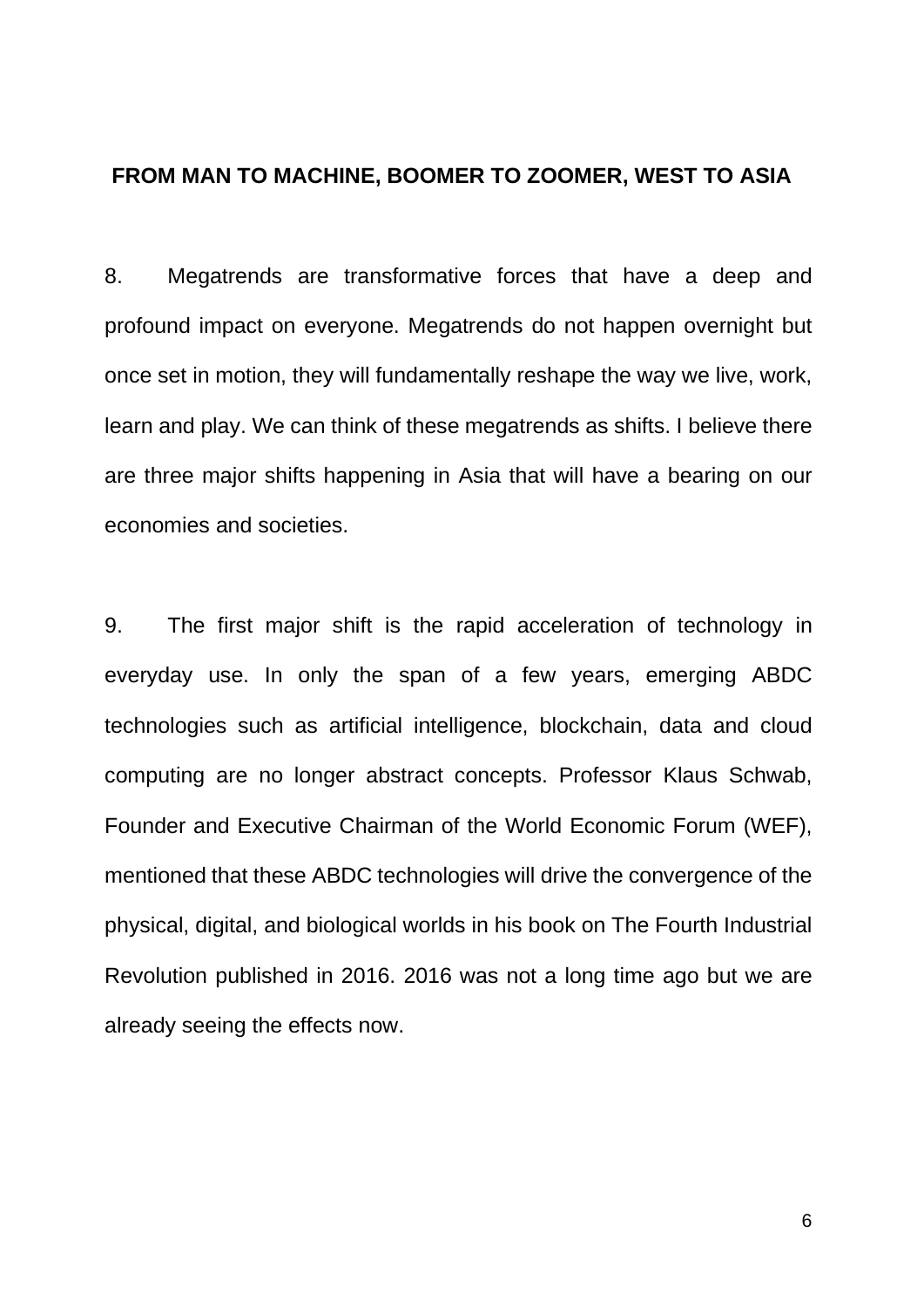10. The question on our mind is will machines take over our job? And to what extent it depends really on your job. Jobs that have more routine tasks such as assemblers, labourers in manufacturing and construction and plant operators have a higher risk of being automated. On the flipside, occupations that require more creativity such as corporate executives, health professionals and teachers are probably less likely to be replaced by machines. A 2020 World Economic Forum (WEF) report highlighted that the pandemic has accelerated automation by creating a "double-disruption" scenario for workers. Almost half of businesses surveyed by the WEF indicated they are likely to reduce their workforce by outsourcing and integrating technology.

11. However, it is not all doom and gloom. The continuous advent of new technology is not a new phenomena. As with the first three industrial revolutions, technology is likely to bring long-term benefits to our society and economy. Indeed, the steam engine, electricity and the internet created more jobs than it replaced in the long run. A 2018 PwC report estimated that automation from AI and robotics are likely to contribute up to USD \$15 trillion to the global GDP in 2030. That being said, we need to invest heavily in preparing our workforce today through the promotion of universal digital literacy.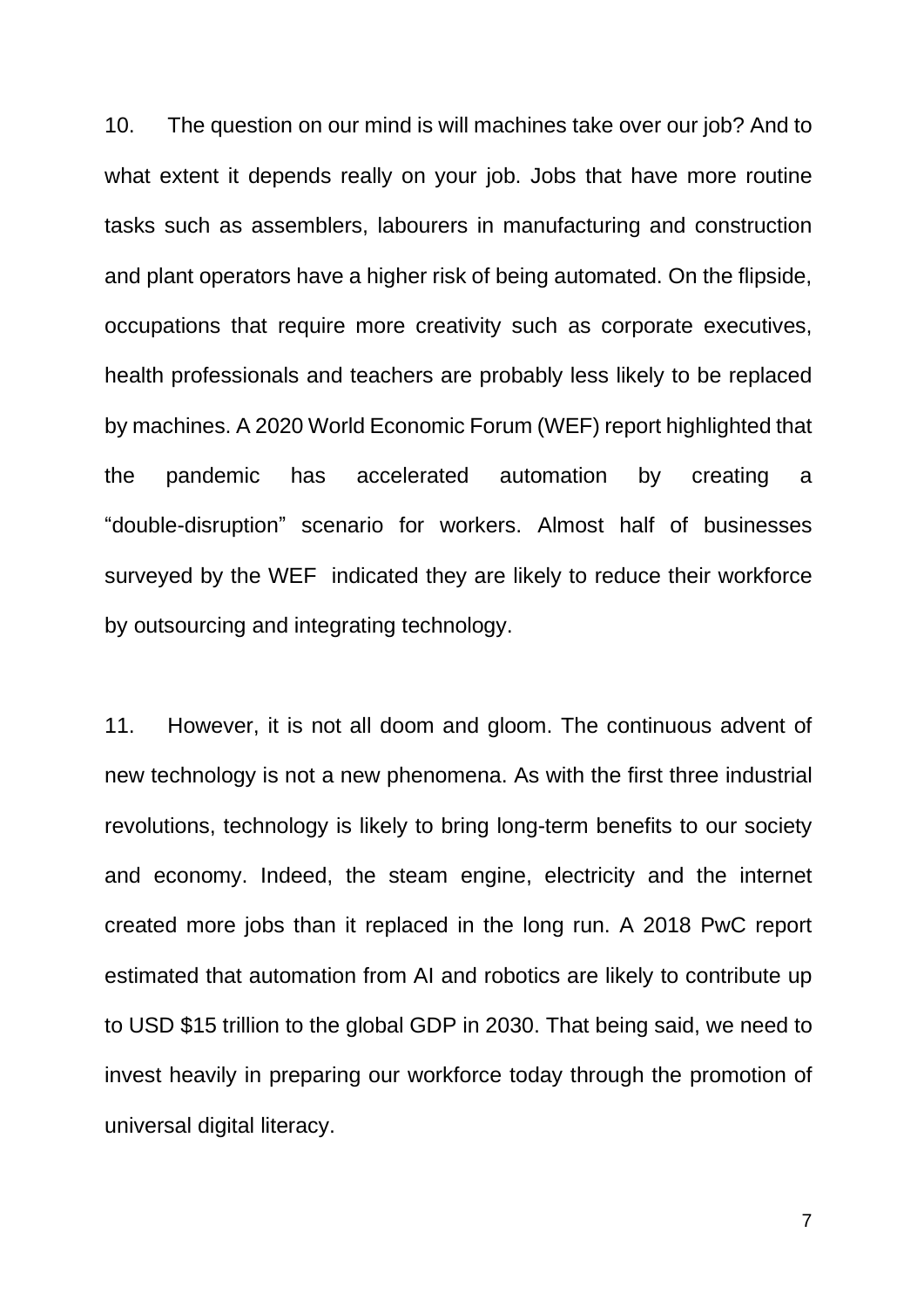12. The second major shift is the changing demographics that are leading changes in societal values and consumer behaviour. Our population is shifting from Baby Boomers to Millennials and Zoomers. Both Gens Y and Z are accelerating the digital way of life. These digital natives are more likely to shop online, stream content and use digital payment methods. Young people these days are more likely to support brands and organisations that are championing social and environmental causes. There is a generational shift from the Boomers to the Zoomers.

13. Let me give an example to illustrate this demographic shift. The media industry now is catering to the changing tastes of digital natives with groups such as BTS and 88rising having global reach. It was estimated the Korean group BTS contributed USD \$4.65 billion to South Korea's GDP in 2018. In 2017, 1 in 13 tourists in South Korea visited the country because of BTS. The "BTS Effect" has clearly created thousands of new jobs while strengthening the country's global soft power. The question for Malaysia is whether we have what it take to be creative enough to enable the country to enjoy similar benefits.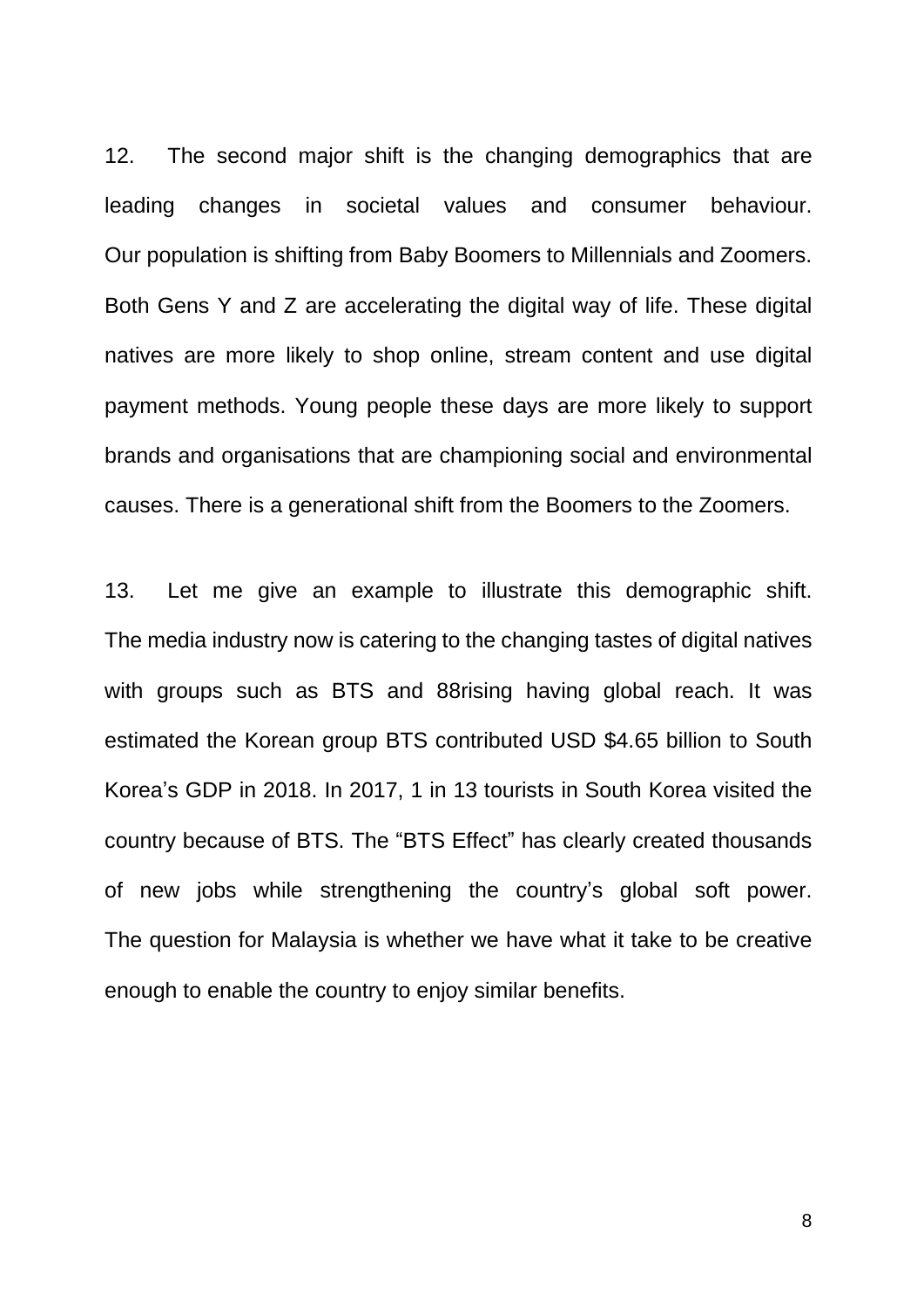14. The third major shift is global economic and political power from the West to Asia. The US-led international order has experienced tremendous stress with various challenges from the conflicts in Iraq and Afghanistan coupled with the global financial crisis in the late 2000s. The decline or lack of Western global leadership was accompanied with the rise of China as the second largest economy and a strong proponent of multilateralism. Unlike the Cold War when the US and The Soviet Union competed for military power, this century will see America and China compete for technological supremacy especially in semiconductors, AI and building 5G connectivity. It is no exaggeration when author Parag Khanna argued in his 2019 book that "The Future Is Asian".

15. There are many implications of the power shift from the US to China in the Asian region. Countries in ASEAN would often look to China for economic cooperation. Indeed China has been most proactive in developing its Dialogue Partnership with ASEAN. Evidently, China has spent over US\$200 billion on infrastructure development, benefitting mainly Asian countries from Pakistan to Malaysia. China has been ASEAN's largest trading partner for more than 10 years. On the other hand, Asian countries look to the US on upholding a rules-based regional order, albeit not without cynicism.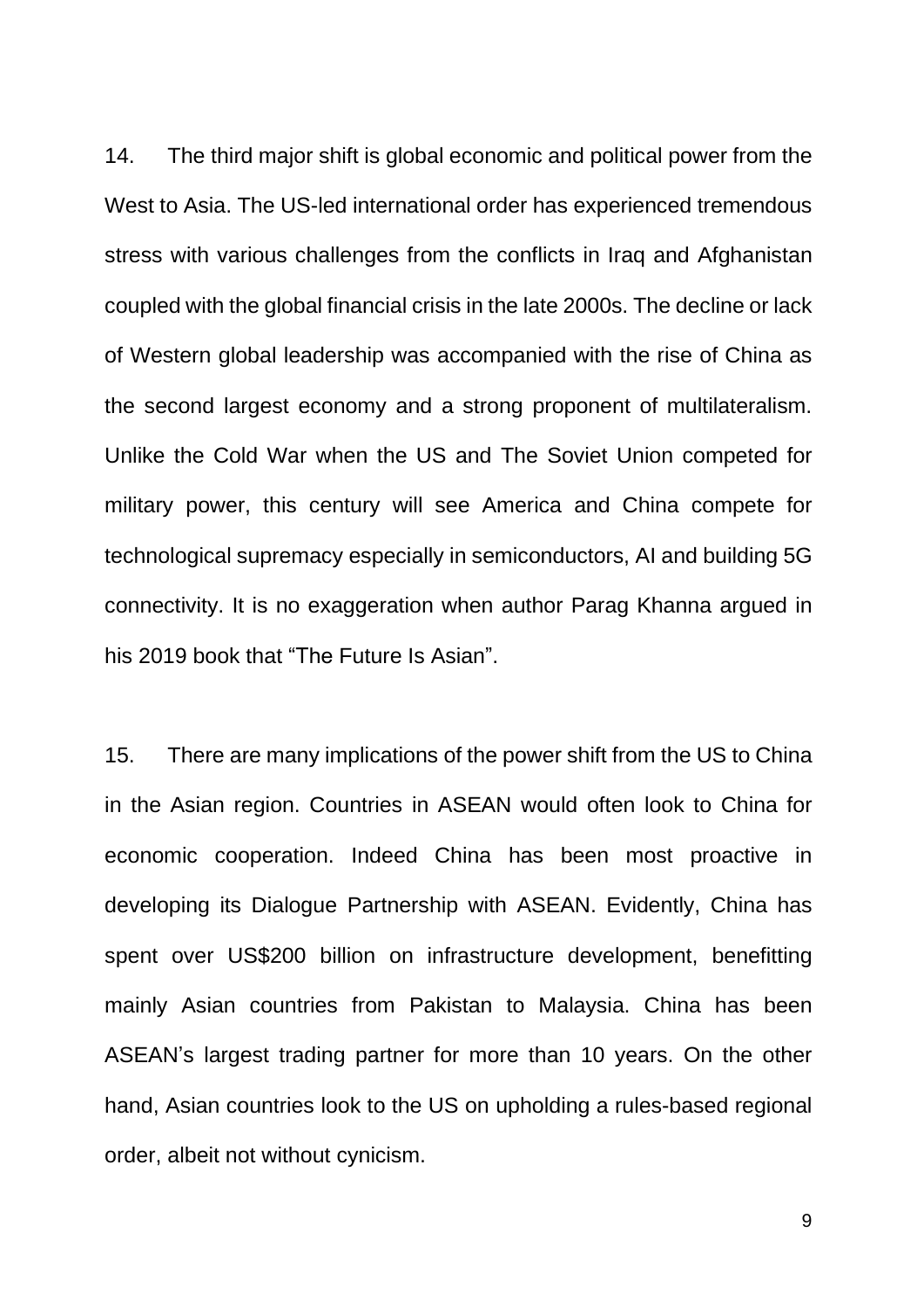America's policy of upholding 'Free and Open Indo-Pacific' ensures that all countries play by the same rules. The intensifying strategic rivalry between the US and China may push Asian countries to choose sides. However, ultimately, Asia needs both countries as they play differing but important roles in developing the region as the next engine of economic growth.

16. To sum up these three major megatrends or shifts: the advent of the Fourth Industrial Revolution will shift manual labour jobs to automations; demographic changes will shift from Baby Boomers to Millennials and Zoomers; and the centre of economic and political power will shift from the West to Asia.

#### **LEADERSHIP IN THE MEETING CHALLENGES IN ASIA**

Ladies and gentlemen,

17. When we think of the megatrends, we must be cognisant of an underrated but crucial concept: risk. Simply put, risk is the possibility of something bad happening. It involves uncertainty and it can come from anywhere and in any form.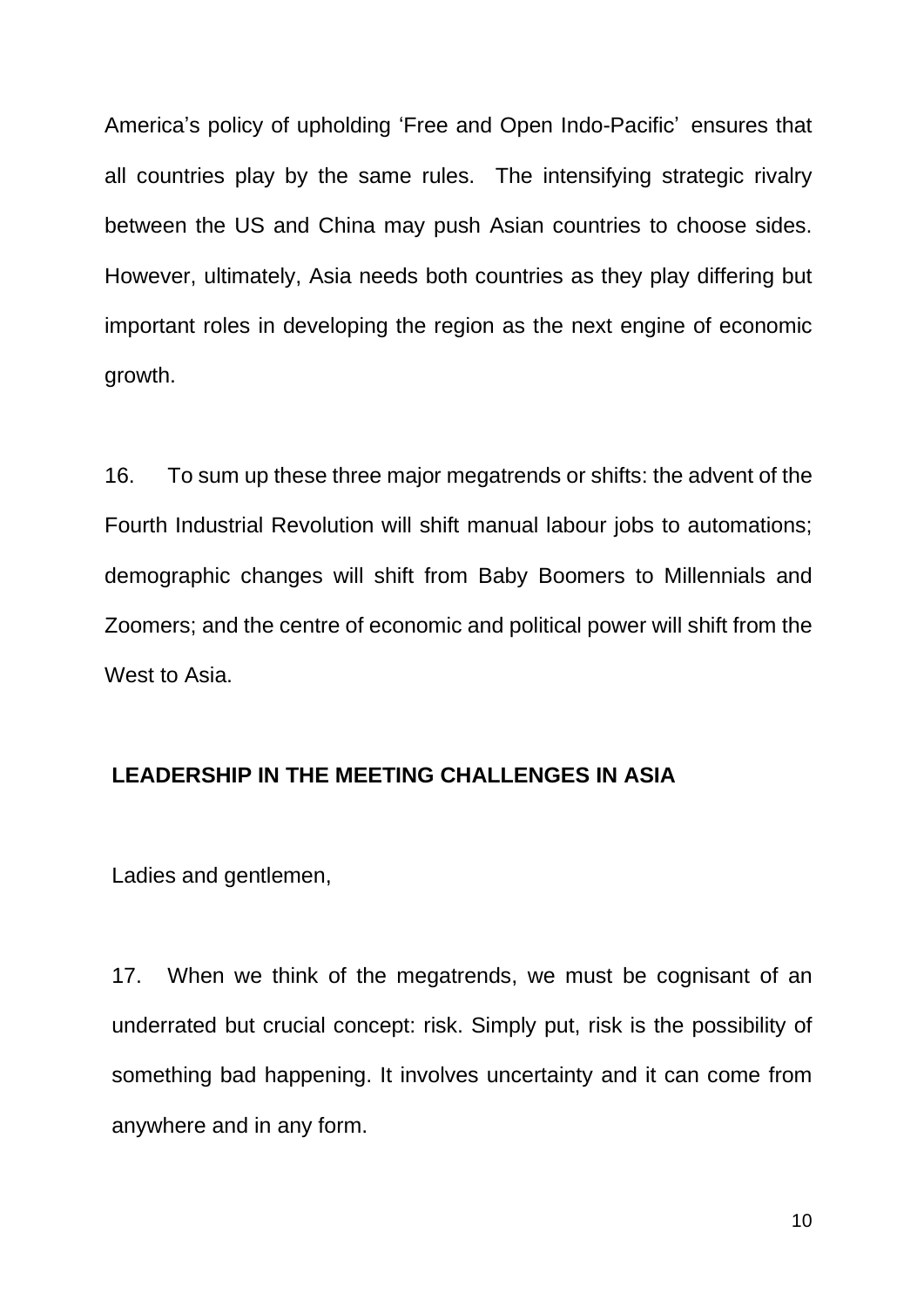Think about accidents, natural disasters, conflict, credit risk and legal liabilities. Leaders in their respective fields need to identify, assess, and manage risks. True leadership means the ability to take tough decisions to respond to the challenges and risks faced by turning them into opportunities.

18. Against the backdrop of the three major shifts in Asia, I wish to narrow down to the most urgent and pressing challenge: climate change. As we all know, man-made activities have been relentlessly pumping carbon dioxide into the atmosphere, trapping heat in it and making Earth warmer. World temperatures could rise between 0.3 and 4.8 degree Celsius, leading to sea level rise between 0.26 and 0.98 metres according to the UN's Intergovernmental Panel on Climate Change Report. The consequences will be catastrophic: emergence of new diseases, more extreme weather patterns, food shortages, forced migration and more conflicts. Even in where we are in Kuala Lumpur, many would have thought we were insulated from the worst effects of the climate crisis. That, of course, quickly changed when we were rudely awakened with the serious floods in December 2021.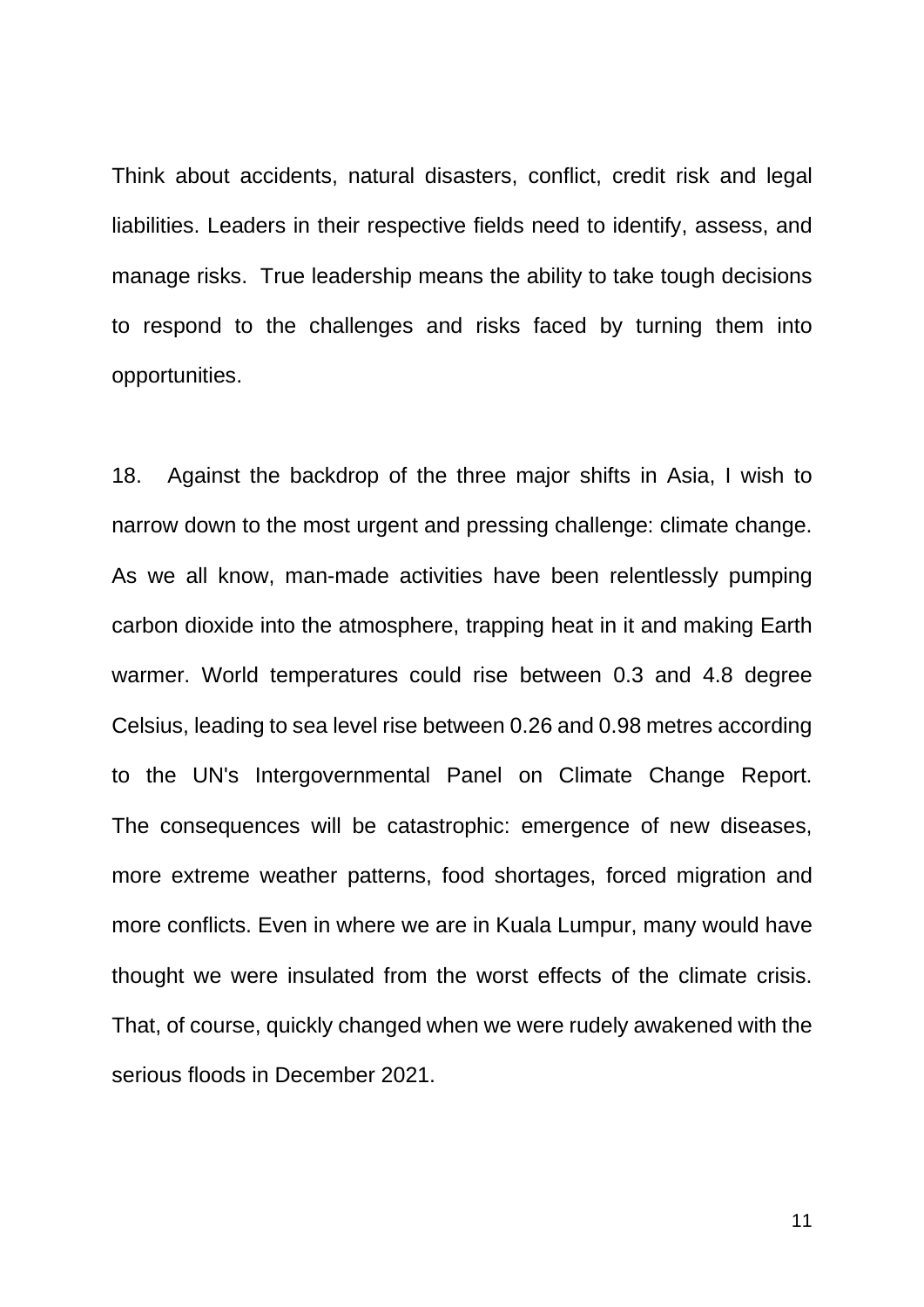19. Our hope lies in collective leadership. Leadership is needed now more than ever in these uncertain times. According to the United Nations, most countries have announced a peak carbon target by 2030 while 130 countries have pledged net-zero carbon emissions by 2050. Businesses, big and small, are moving beyond corporate social responsibility (CSR) to being compliant with Environmental, Social, and Governance (ESG) standards – either by choice or by regulation.

20. In Southeast Asia, greater awareness of climate change and sustainability has led to more emphasis on ESG. In November 2021, ASEAN released its Taxonomy for Sustainable Finance to provide a common language for member countries. In Asia, ESG represents many opportunities: green financing to enhance the 'E'; alternative financing to complement the 'S'; and better 'G 'collaboration to facilitate sustainable recovery.

21. Another aspect to keep at the back of our minds is Black Swan events. Black Swan events by definition, are rare and extremely hard to predict. I am reminded by how the late US Secretary of Defense Donald Rumsfeld, approached this complex matter. In the context of strategic planning and risk management, he lays out three categories: 'known knowns,' 'known unknowns, 'and 'unknown unknowns.'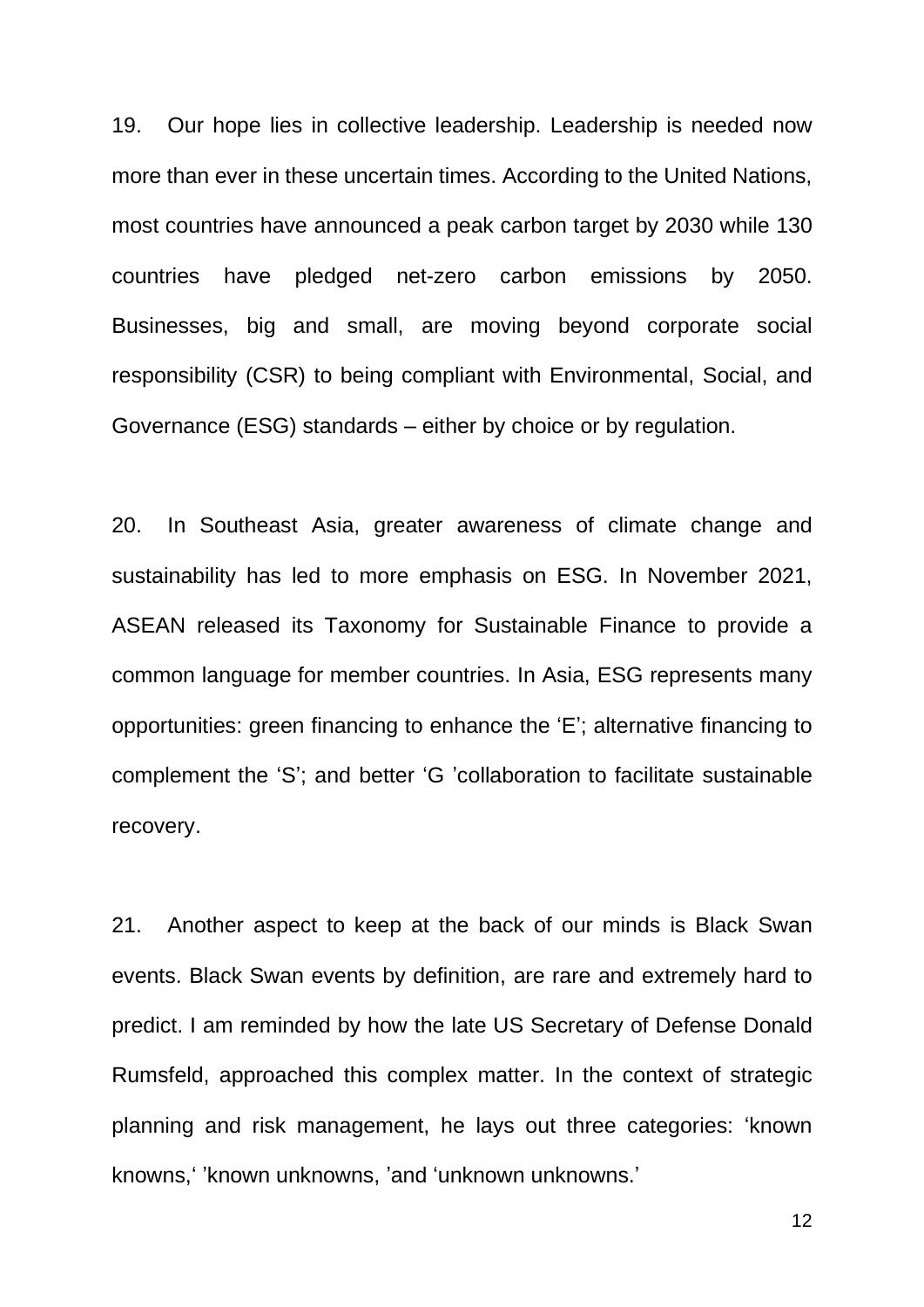Known knowns are things that we know and known unknowns are things that we don't know. What is interesting is unknown unknown: things that we don't know we don't know. That unknown unknown recently manifested in the COVID-19 pandemic, although many would argue that such pandemic has been predicted before in memories. But nobody could have predicted the scale of this once-in-a-century event. It has upended the way we live, work and play - for better or for worse.

22. Much has been written and spoken about the COVID-19 pandemic and its impact. I will not repeat the points, which I believe will be discussed at length during the panels. What is clear is that, the business-as-usual approach, is no longer sustainable. Governments and businesses alike must be ready to face another black swan event. We cannot afford to be caught off guard as we were in 2020. Even the ongoing conflict in Ukraine is a reminder of how fragile our global economy is and, by extension, the global value chains. It is no longer an exaggeration to say that when one country sneezes now, the world can catch a cold.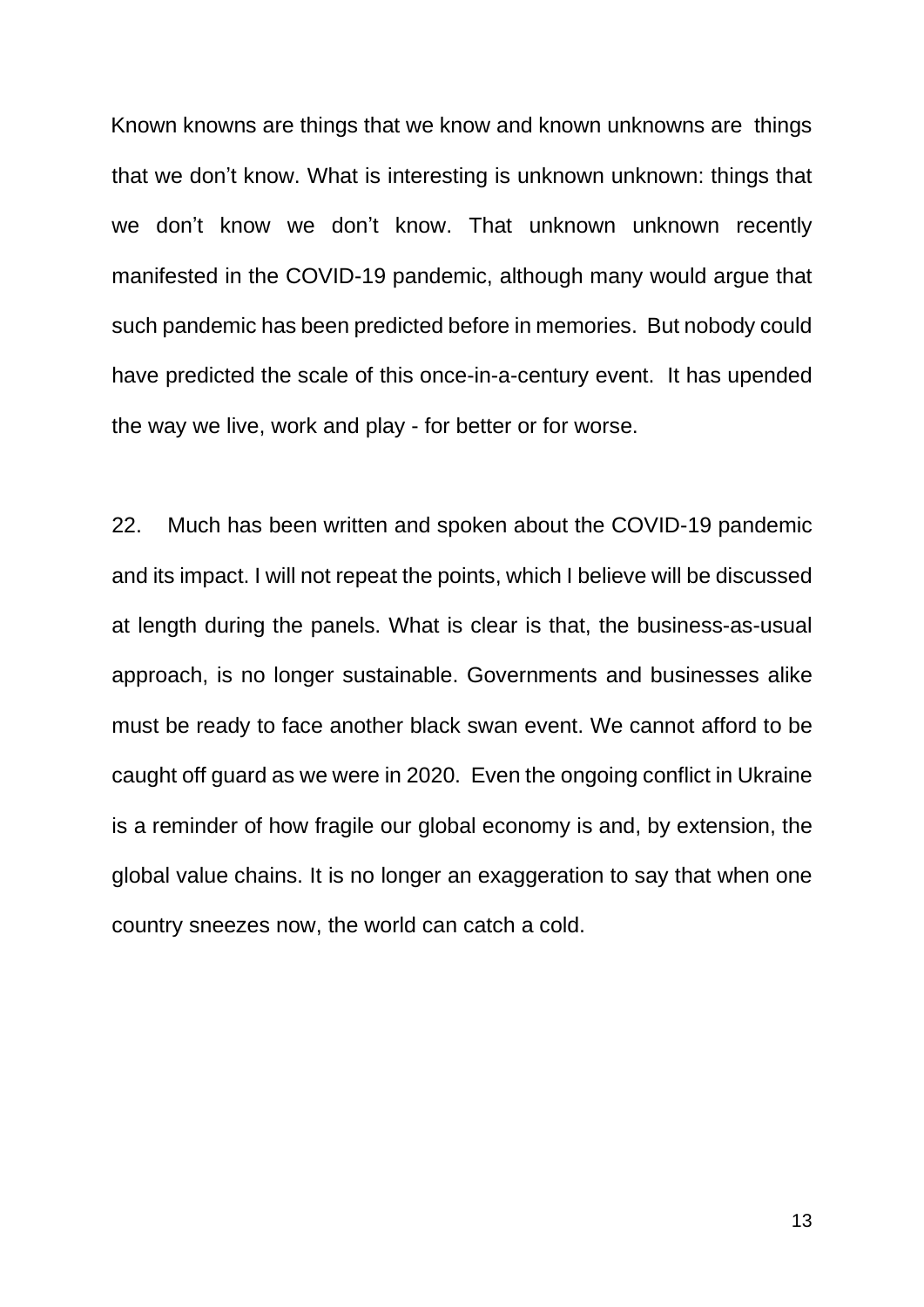23. In this regard, the role of leadership becomes more important. Leaders, in both the public and private sector today, need to be visionary and strategic. They need to be able to comprehend and anticipate major shifts and global trends to better prepare their countries and companies in a volatile world. But in meeting the expected demands of the people, they also need to have high moral ethics and integrity and to give a high priority to complying to good governance. National reputational damage will be the end-result, with all their attendant consequences, if these are simply ignored.

24. It is undeniable that we are living in a relatively more peaceful of times in the context of our overall history. This point was made by Steven Pinker in his book 'The Better Angels of Our Nature 'whereby he argued that violence in the world has somewhat declined both in the short and long term. However, the risk of conflict is ever present in the 21st century. It also doesn't mean that there are no conflicts in this day and age. Indeed conflicts and tensions in the South China Sea, Myanmar, Afghanistan, Yemen and Iran provide stark reminders of how fragile peace is.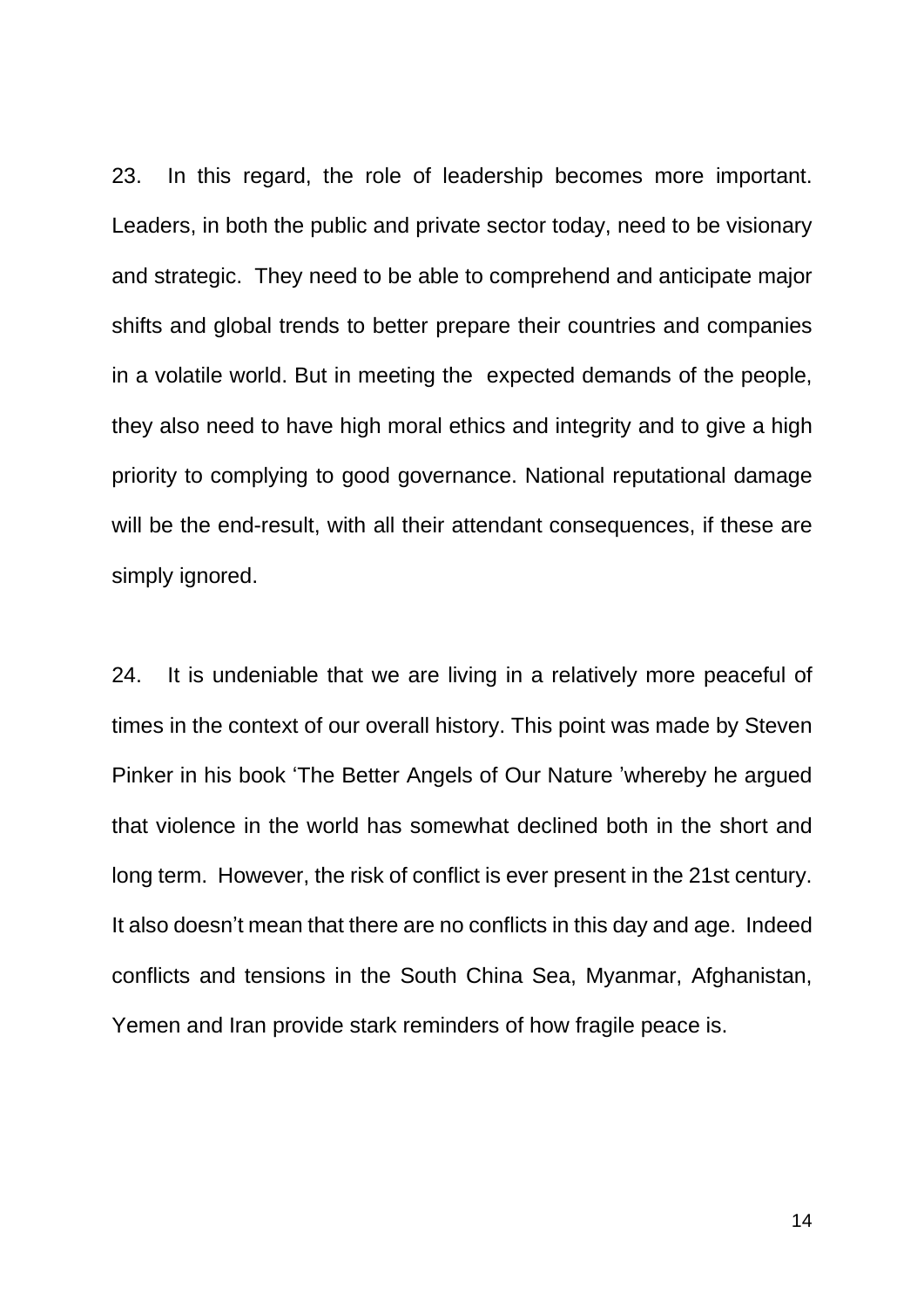25. For Member States of ASEAN, it is crucial to maintain and preserve ASEAN's centrality in adherence to the ASEAN Charter, to avoid taking unilateral decision independent of ASEAN and at the expense of ASEAN unity and to reinvigorate their commitment to upholding the longstanding Zone of Peace, Freedom and Neutrality Declaration (ZOFPAN) in the region. And for the South China Sea in particular, an early conclusion of the long standing Code of Conduct between ASEAN and China would bring a greater measure of peace and stability to the region, long desired by the Parties concerned.

26. The role of global governance is important to facilitate cooperation and resolve long standing disputes. This entails creating, monitoring and enforcing rules and norms for all countries. The UN was established in the aftermath of World War II for this purpose and to maintain international peace and security. However, it need to be fully functional in bringing about a just and fair system for all member States. Every member is responsible to uphold the international order and promote multilateralism to ensure disputes and conflicts are resolved peacefully.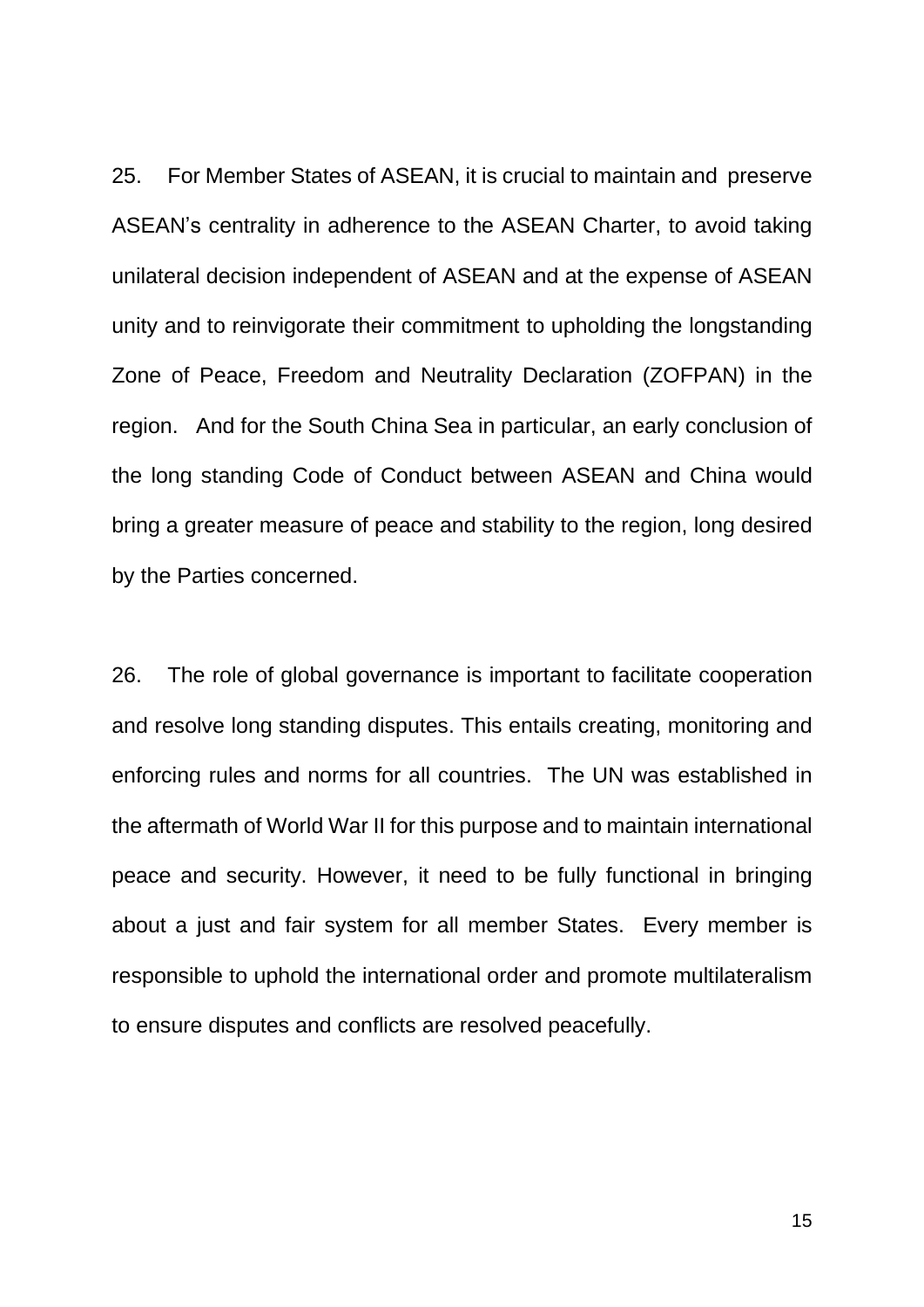27. Within countries, good governance is also a prerequisite for success and to prevent countries from becoming failed states. Indeed good governance should be well instituted and practised to provide the necessary checks and balances whilst preserving the principle of accountability, trust and transparency within the country concerned. In this regard, Malaysia needs to be transformative by undertaking the necessary reforms so as to be successful in an ever competitive world.

# **PENANG'S SUCCESS STORY AS THE SILICON VALLEY OF THE EAST**

Ladies and gentlemen,

28. I would be remiss if I did not say a few words about my home state, Penang. Penang plays an important role in Asia as an economic, cultural, and logistical hub. Even though we are a geographically tiny state with a small population of 1.8 million people, Penang clearly punches above our weight. Penang's economy accounts for 6.85% of Malaysia's GDP in 2020 which makes us the 6th biggest economic contributor.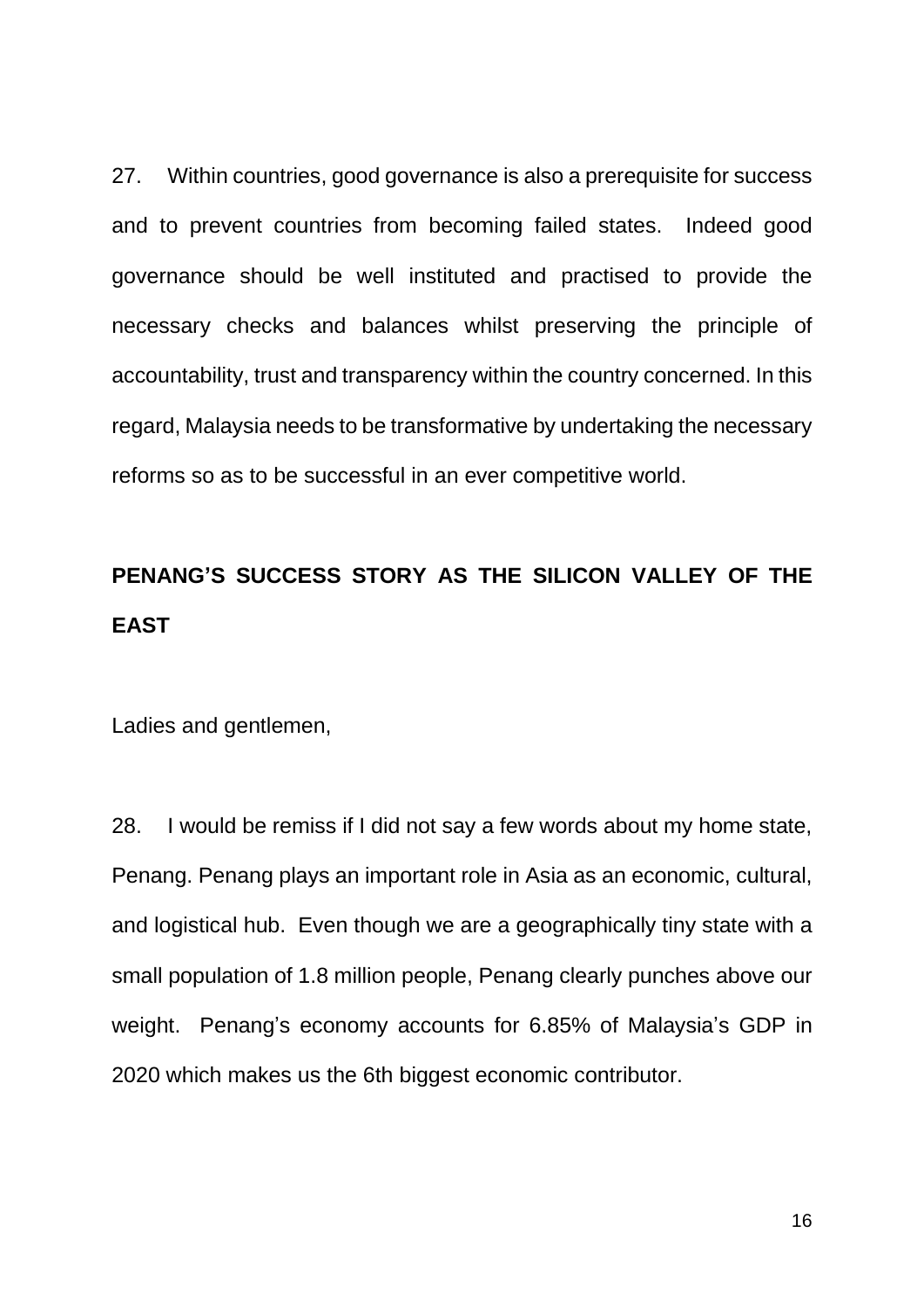Penang has been able to adapt to the changing times as its economy has transformed from an entrepôt in the 19th century into a manufacturing hub in the 21st century.

29. Penang has been dubbed as the 'Silicon Valley of the East 'and for good reasons. The state boasts a strong and vibrant electrical and electronics (E&E) ecosystem. Interestingly, Penang's achievement in E&E can be traced back to the 1970s when companies from the original Silicon Valley such as Intel, AMD and Hewlett-Packard invested and operated in Bayan Lepas in Penang. These multinational corporations (MNCs) created many opportunities for foreign and local companies and transferred the spirit of innovation to the state. These eight major MNCs, dubbed as "The Eight Samurai", have not only stayed in Penang throughout the decades but expanded their operations. The establishment of Bayan Lepas Free Industrial Zone as the first free trade zone in Penang was a game changer for Penang as a regional E&E hub. I am proud to say that Penang commanded about 5% share of the global semiconductor exports in 2019.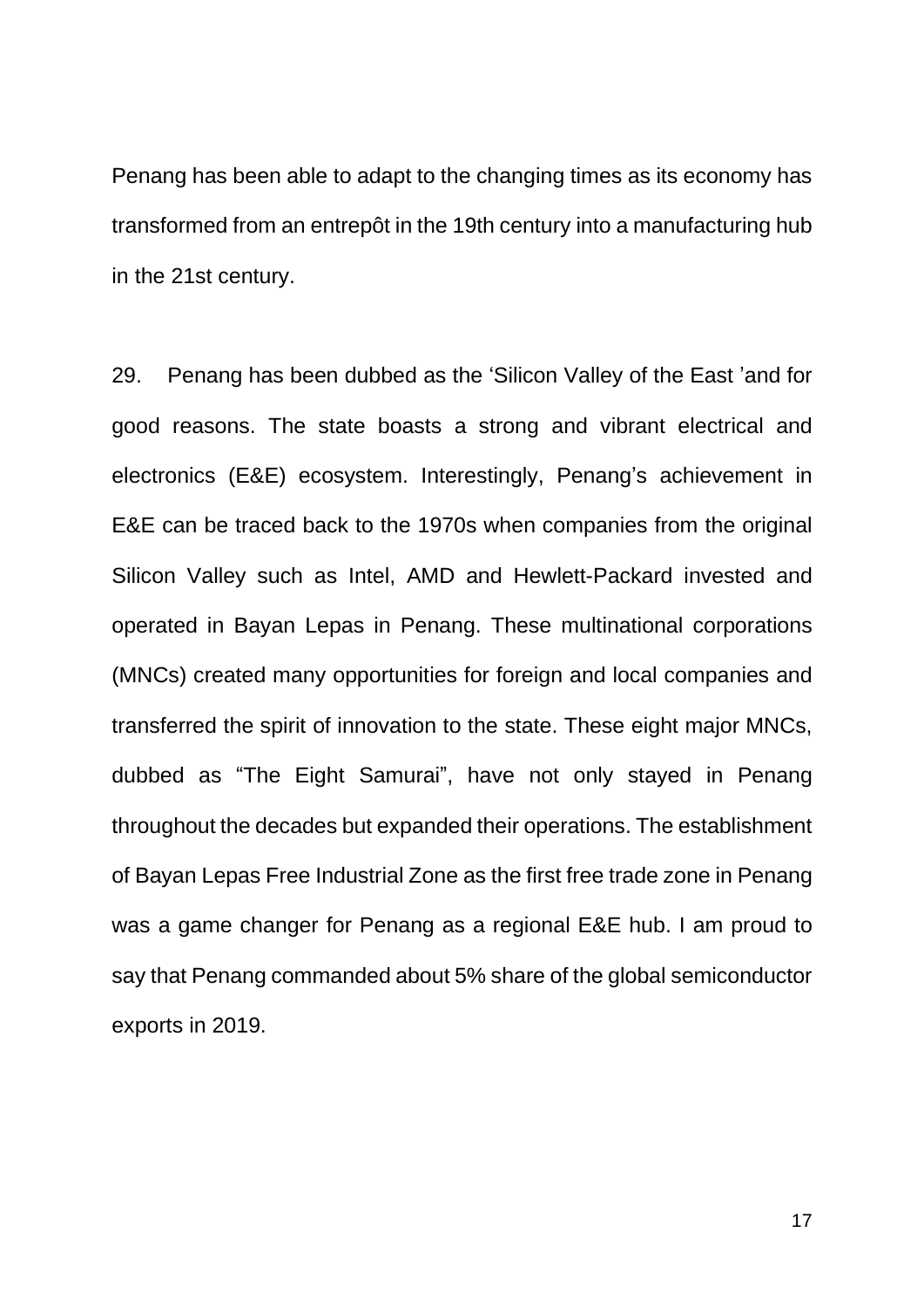30. Penang is now home to more than 350 MNCs and over 4,000 small and medium enterprises. In 2020, Penang contributed close to 30% of Malaysia's total trade which is second only to Selangor, a major state. Penang contributed close to 70% of Malaysia's exports of electronic integrated circuits and 44% of the nation's other E&E products. Despite the pandemic and the many lockdowns, Penang exports actually grew by 7% year-on-year. This is a testament to visionary leadership that accounted for the megatrends at the time and which took decisive actions accordingly.

31. In understanding the current shifts in Asia, particularly with the adoption of IR4.0 emerging technologies, Penang has repositioned itself as an Innovation Supercluster. There are only a handful of innovation superclusters around the world: Silicon Valley for technology, Boston for healthcare and London for fintech. Penang will be an innovation supercluster for manufacturing. As such, the State has been developing another industrial zone in Batu Kawan on the mainland. The Batu Kawan Industrial Park boasts 1,151 acres and houses over 160 companies, both MNCs and local companies alike. Many of these companies are the cutting edge of innovation and technological advances.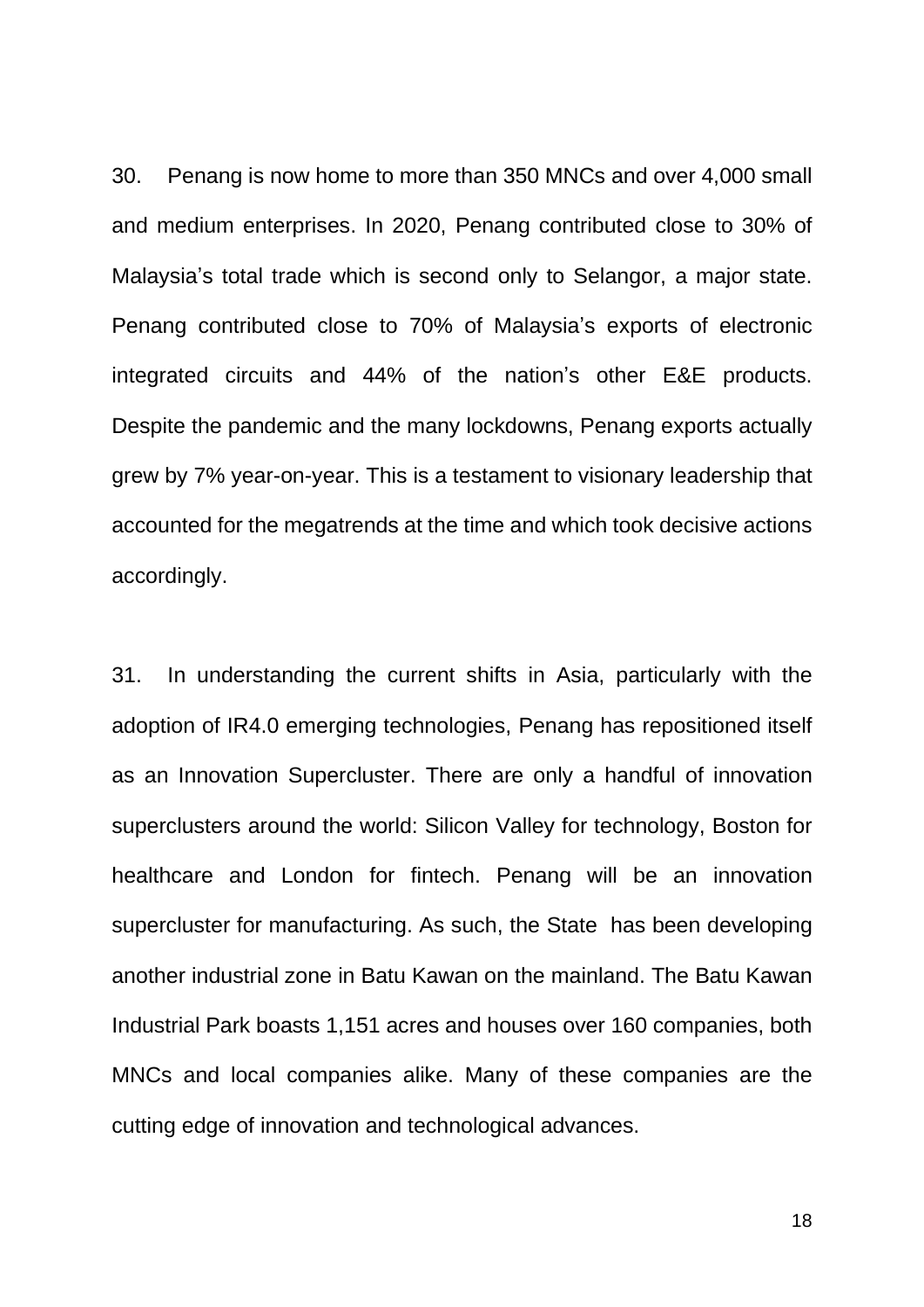With an ecosystem comprising start-ups, corporations, investors, academic institutions and regulators, Penang as an innovation supercluster, is well set to be the next game-changer.

32. Penang today has some of Malaysia's most creative and innovative entrepreneurs. There are many major businesses that started off as startups in the state such as JobStreet, Piktochart and Exabytes. There isn't any data on this, but I am confident that Penang has among the highest start-up per capita in Malaysia. Penang is moving in the right direction with the state government providing seed funding and support for startups in various sectors such as Internet of Things, advanced manufacturing, education technology, clean tech and health tech. I dare say the next unicorn start-ups will come to Penang. The state has the right ingredients to create the next unicorn, be it the next Grab, Carsome or Lazada.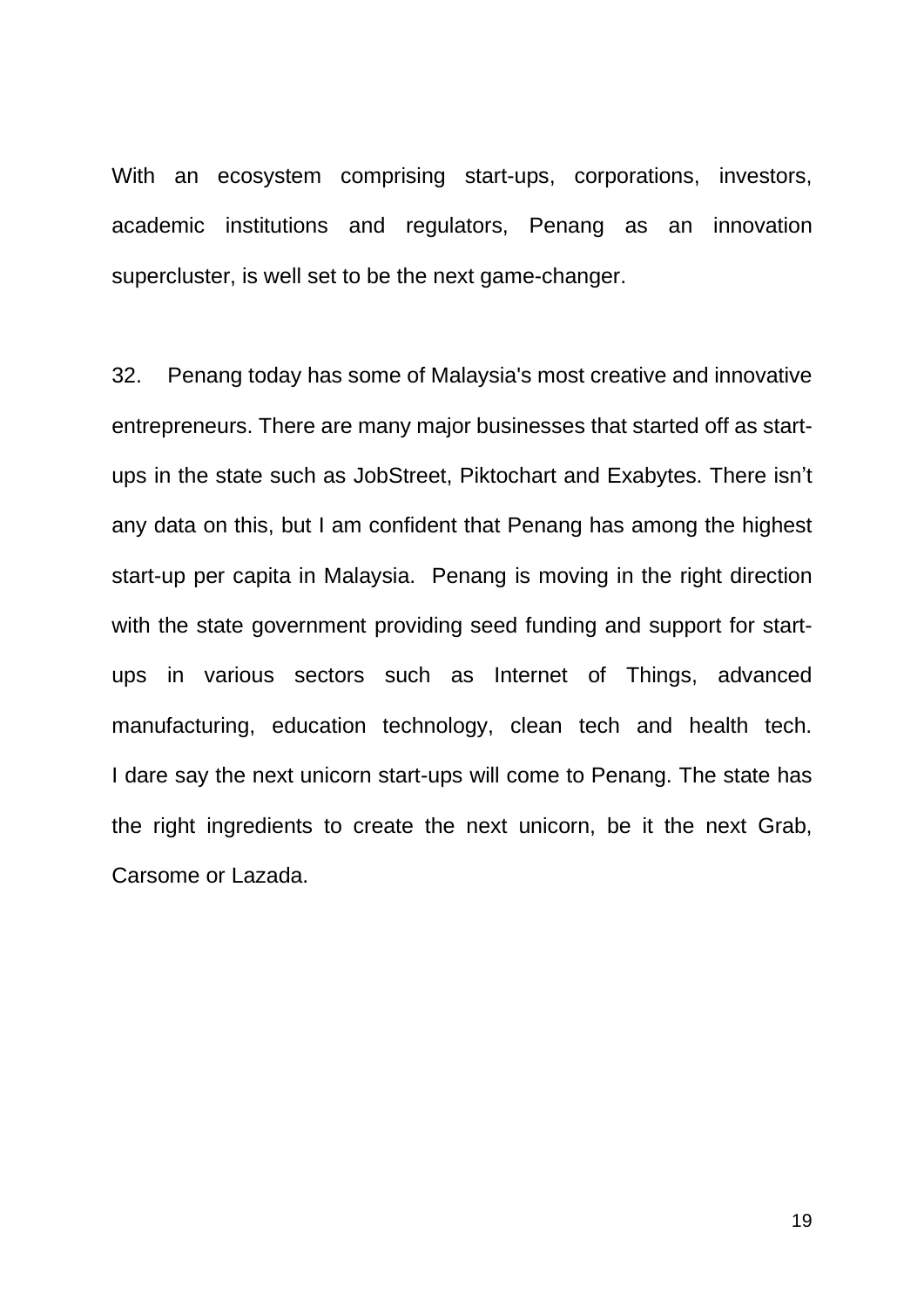#### **CAUTIOUS OPTIMISM OF THE POST-PANDEMIC ERA**

Ladies and gentlemen,

33. We are now seeing the world rapidly reopening following two disruptive years brought about by the pandemic. We are expected to live with COVID-19 as an endemic. I am cautiously optimistic that the region will bounce back better and stronger. According to the OECD's economic outlook for Asia in 2022, Asian economies are expected to grow by 5.8%. There are some short-term risks; future waves of COVID-19, rising inflation, multiple disruptions affecting supply-chain, education, incomes and relationships, and political instability can derail economic recovery. While we live in a very resilient region that has proven itself able to meet difficult challenges we must be vigilant and we must adapt when necessary.

34. On that note of cautious optimism, I look forward to hearing the ideas and inputs from the panels. My appreciation again to the main organiser, KSI Strategic Institute for Asia Pacific and co-organisers, for inviting me to deliver the keynote address. I wish all participants a fruitful Summit.